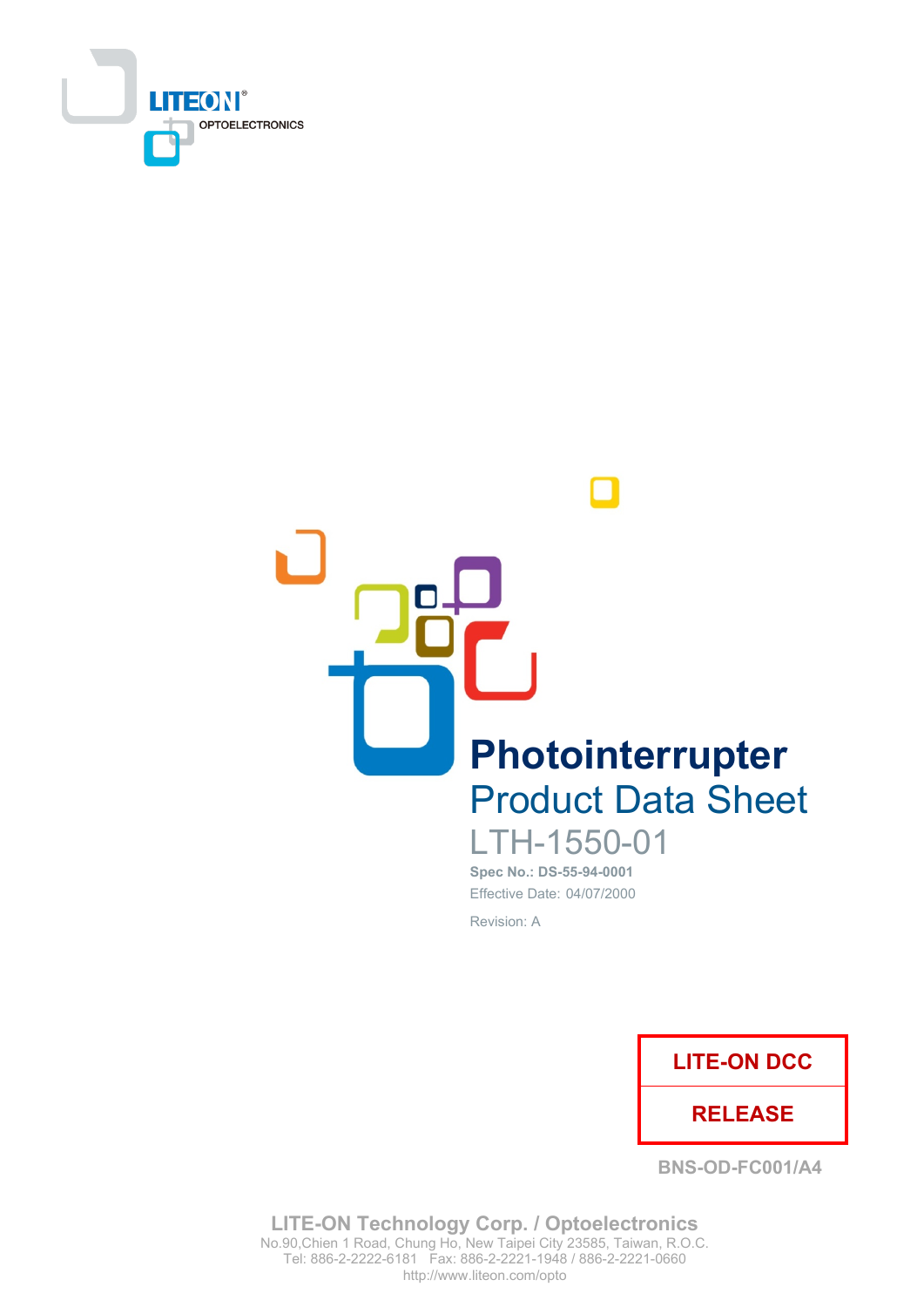

# **LITEON** LITE-ON TECHNOLOGY CORPORATION

Property of LITE-ON Only

#### **FEATURES**

- \* NON-CONTACT SWITCHING.
- \* FOR DIRECT PC BOARD OR DUAL-IN-LINE SOCKET MOUNTING.
- \* FAST SWITCHING SPEED.

#### PACKAGE DIMENSIONS



3. Lead spacing is measured where the leads emerge from the package.

Part No.: LTH-1550-01 DATA SHEET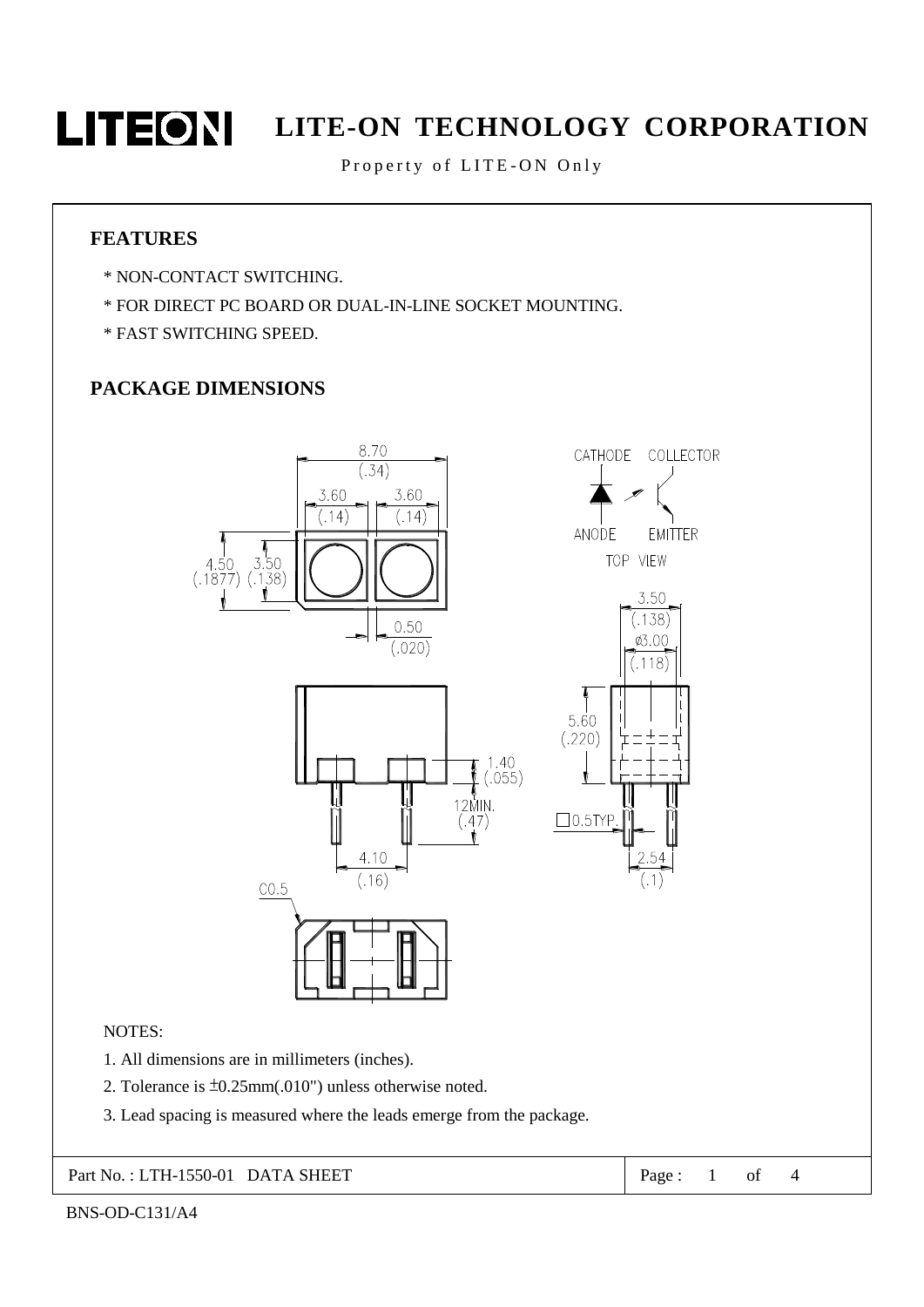# **LITEONI** LITE-ON TECHNOLOGY CORPORATION

Property of Lite-On Only

#### ABSOLUTE MAXIMUM RATINGS AT TA=25°C

| <b>PARAMETER</b>                                           | <b>SYMBOL</b>    | <b>MAXIMUM RATING</b>                     | <b>UNIT</b>  |  |  |  |  |  |  |
|------------------------------------------------------------|------------------|-------------------------------------------|--------------|--|--|--|--|--|--|
| <b>INPUT DIODE</b>                                         |                  |                                           |              |  |  |  |  |  |  |
| <b>Power Dissipation</b>                                   | $P_D$            | 90                                        | mW           |  |  |  |  |  |  |
| Peak Forward Current (300 pps, 10 $\mu$ S pulse)           | $I_{\rm CP}$     | 1                                         | $\mathsf{A}$ |  |  |  |  |  |  |
| <b>Continuous Forward Current</b>                          | $I_F$            | 60                                        | mA           |  |  |  |  |  |  |
| <b>Reverse Voltage</b>                                     | $V_{R}$          | 5                                         | V            |  |  |  |  |  |  |
| <b>OUTPUT PHOTOTRANSISTOR</b>                              |                  |                                           |              |  |  |  |  |  |  |
| <b>Power Dissipation</b>                                   | $P_{C}$          | 100                                       | mW           |  |  |  |  |  |  |
| <b>Collector-Emitter Voltage</b>                           | $V_{\text{CEO}}$ | 30                                        | V            |  |  |  |  |  |  |
| <b>Emitter-Collector Voltage</b>                           | $V_{ECO}$        | 5                                         | V            |  |  |  |  |  |  |
| <b>Collector Current</b>                                   | $I_{\rm C}$      | 20                                        | mA           |  |  |  |  |  |  |
| <b>Operating Temperature Range</b>                         | $T_{\text{opr}}$ | -25 <sup>°</sup> C to + 85 <sup>°</sup> C |              |  |  |  |  |  |  |
| <b>Storage Temperature Range</b>                           | $T_{\text{stg}}$ | -40°C to + 100°C                          |              |  |  |  |  |  |  |
| Lead Soldering Temperature<br>$[1.6mm (.063")$ Form Case ] | $T_S$            | 260°℃ for 5 Seconds                       |              |  |  |  |  |  |  |

Part No.: LTH-1550-01 DATA SHEET

Page:  $\overline{2}$  $\sigma f$   $\overline{4}$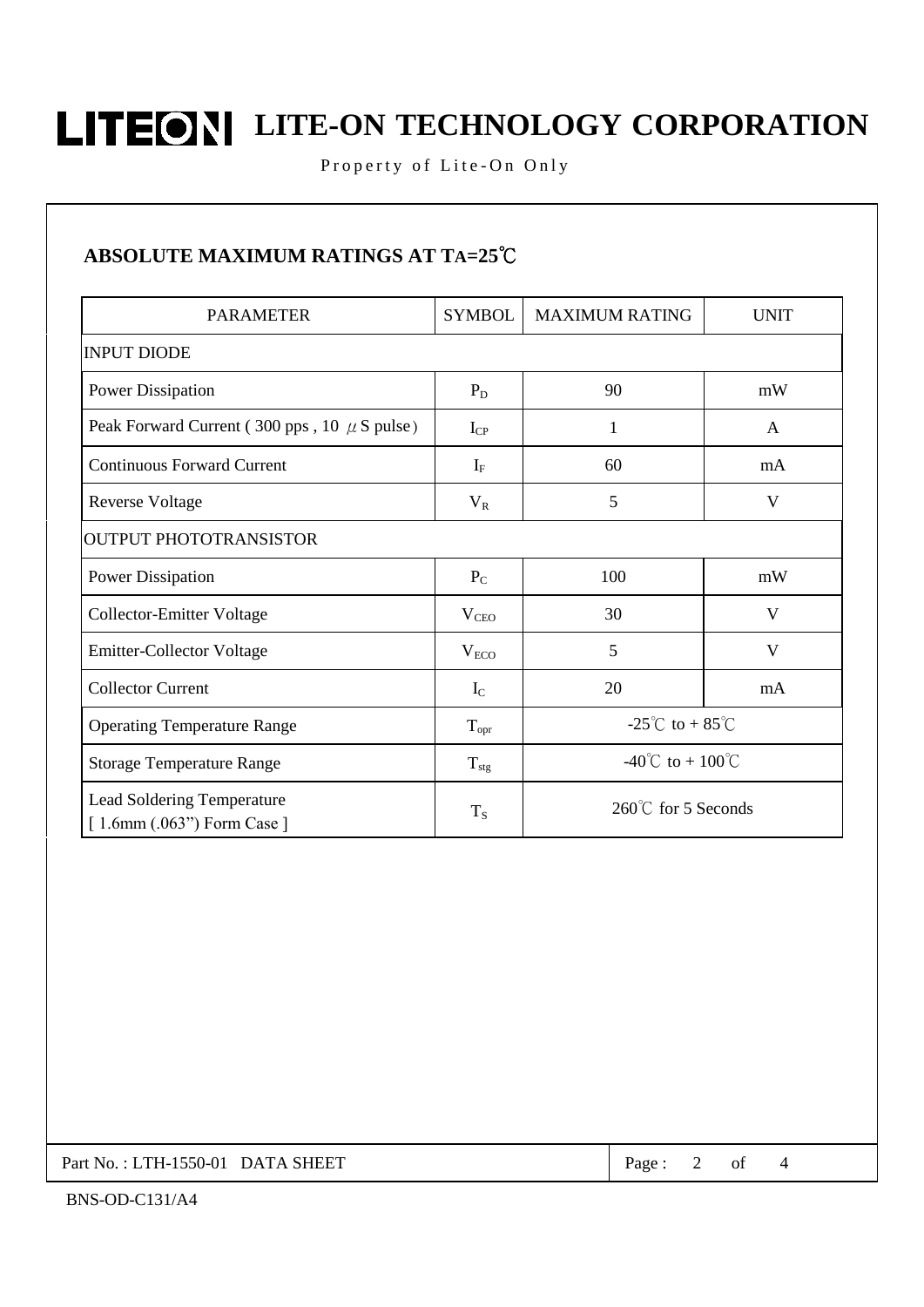**LITEONI** LITE-ON TECHNOLOGY CORPORATION

Property of Lite-On Only

### ELECTRICAL OPTICAL CHARACTERISTICS AT TA=25°C

| <b>PARAMETER</b>                               | <b>SYMBOL</b>    | MIN. | TYP. | MAX. | <b>UNIT</b> | <b>TEST CONDITION Bin No.</b> |              |  |  |  |
|------------------------------------------------|------------------|------|------|------|-------------|-------------------------------|--------------|--|--|--|
| <b>INPUT DIODE</b>                             |                  |      |      |      |             |                               |              |  |  |  |
| <b>Forward Voltage</b>                         | $V_{F}$          |      | 1.2  | 1.6  | V           | $I_F = 20mA$                  |              |  |  |  |
| <b>Reverse Current</b>                         | $I_R$            |      |      | 100  | $\mu$ A     | $V_R = 5V$                    |              |  |  |  |
| <b>OUTPUT PHOTOTRANSISTOR</b>                  |                  |      |      |      |             |                               |              |  |  |  |
| <b>Collector-Emitter Dark Current</b>          | $I_{\text{CEO}}$ |      |      | 100  | nA          | $V_{CE} = 10V$                |              |  |  |  |
| <b>COUPLER</b>                                 |                  |      |      |      |             |                               |              |  |  |  |
| <b>Collector-Emitter Saturation</b><br>Voltage | $V_{CE(SAT)}$    |      |      | 0.4  | V           | $IC=0.2mA$<br>$I_F = 20mA$    |              |  |  |  |
| <b>On State Collector Current</b>              | $I_{C(ON)}$      | 200  |      | 400  | uA          | $VCE=5V$                      | <b>BIN A</b> |  |  |  |
|                                                |                  | 300  |      | 600  |             | $IF = 20mA$                   | <b>BIN B</b> |  |  |  |
|                                                |                  | 500  |      | 1000 |             | $d=3.5$ mm<br>(90% Reflective | <b>BINC</b>  |  |  |  |
|                                                |                  | 800  |      | 1600 |             | <b>White Paper</b> )          | <b>BIND</b>  |  |  |  |

Part No.: LTH-1550-01 DATA SHEET

Page:  $\mathfrak{Z}$ of  $\overline{4}$ 

BNS-OD-C131/A4